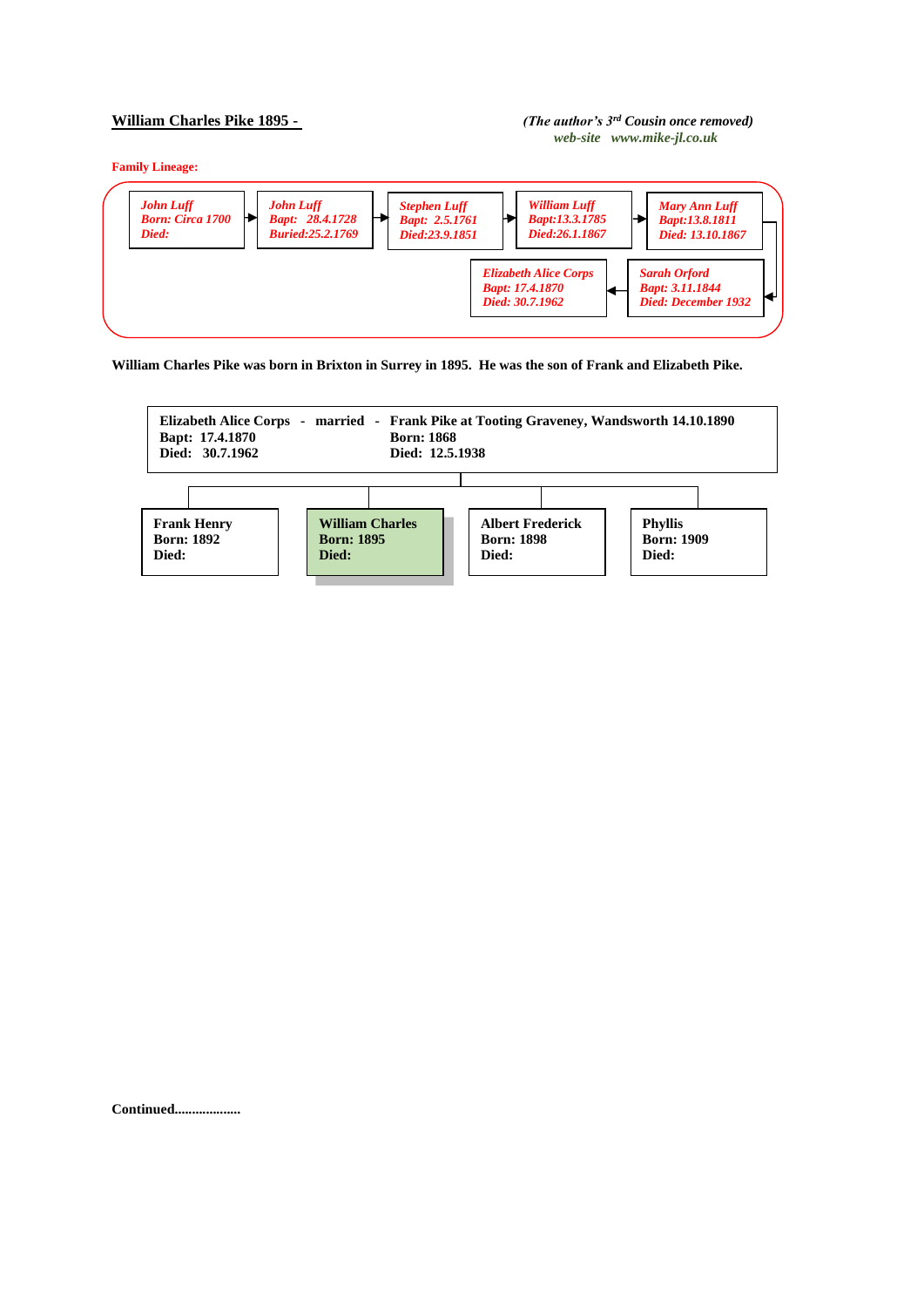| Solo Iq    | Scorenanhar                                     |                           |          |                               | $\bullet$ | Saurence   | Borough, en Historical             | oth Curiobay Berman | $\overline{10}$ | $\overline{\mathbf{u}}$ | $\overline{\mathbf{B}}$                                         | spatford sant of                                 | 15                                                            | $\overline{10}$       | Lurism Ran                              |                                                                                                   |
|------------|-------------------------------------------------|---------------------------|----------|-------------------------------|-----------|------------|------------------------------------|---------------------|-----------------|-------------------------|-----------------------------------------------------------------|--------------------------------------------------|---------------------------------------------------------------|-----------------------|-----------------------------------------|---------------------------------------------------------------------------------------------------|
|            | ROAD, STREET, &c., and<br>No. or NAME of Hollan |                           | Jà.      | ROURES<br>Unisloubster.<br>山田 |           | <b>TIE</b> | Name and Surname of                | RELATION            | 8               | Males , Franc           | $\frac{\Delta\mathcal{L}_\text{t}}{\Delta\mathcal{L}_\text{t}}$ | PROFESSION OR OCCUPATION                         | Easplayer,<br>Warker,<br>$\frac{\epsilon r}{0 \pi n}$ account | 11<br>Working<br>Home | WEERE BORN                              | (i) Deaf and Dumb<br>(ii) Siind<br>(3) Lundiie<br>(4) Imboriis, feeble-<br>(ii) Imboriis, feeble- |
|            | 68 Tilvamie                                     |                           |          |                               |           |            | $+441$<br>dem                      |                     | ₫               | 32.                     |                                                                 | & Class<br>Henry                                 | nor R                                                         |                       | Year chatha                             |                                                                                                   |
|            | 226 20                                          | s                         |          |                               |           |            | ebecco                             | both.<br>MEn.       |                 | 92                      | 2.3                                                             | $\mathcal{N}$<br>cintoms)<br>die ford clark work |                                                               |                       | asociate sarafula.<br>and               | Hothorn                                                                                           |
|            |                                                 |                           |          |                               |           |            | wira<br>Soum<br>Sa<br>$\mathbf{A}$ |                     |                 |                         |                                                                 |                                                  |                                                               |                       | $\overline{r}$<br>$\delta$ <sup>2</sup> |                                                                                                   |
|            | ツツシ                                             | bо                        |          |                               |           |            |                                    | Mad The             |                 | $\mathcal{I}$           |                                                                 | Go Verk mother                                   |                                                               |                       | Samey<br>Seem                           | τ                                                                                                 |
|            |                                                 |                           |          |                               |           |            | unio 15.<br>o                      | nise                |                 |                         | 412                                                             |                                                  |                                                               |                       | s.                                      | for Ruy                                                                                           |
|            |                                                 |                           |          |                               |           |            |                                    | MAL Santia          |                 |                         | 2 <sub>0</sub>                                                  |                                                  |                                                               |                       | Carry amendo                            |                                                                                                   |
|            | 27874                                           | sо                        | $\prime$ |                               |           |            |                                    | <b>Head</b>         |                 | $\beta\beta$            | $\mathcal{J}$                                                   | Cataline Se<br>24)                               | orles                                                         |                       | Work Horeles<br>s<br>مە                 |                                                                                                   |
|            |                                                 |                           |          |                               |           |            | webert a so<br>Faur                |                     |                 |                         |                                                                 |                                                  |                                                               |                       | Janne-Ano<br>s<br>Bathan                |                                                                                                   |
|            |                                                 |                           |          |                               |           |            | A <sub>D</sub><br>remaine          |                     | $\overline{S}$  | g                       |                                                                 |                                                  |                                                               |                       | s<br>Arentor                            |                                                                                                   |
|            |                                                 |                           |          |                               |           |            | .50<br>$test + 3$                  | $S_{\tau\tau}$      |                 |                         |                                                                 |                                                  |                                                               |                       | reach<br>Replace                        |                                                                                                   |
|            | 22376                                           | so                        |          |                               |           |            | Sayne<br>Sarles                    | Nead                |                 | 65                      |                                                                 |                                                  | rooker                                                        |                       | undon Hormandikch                       |                                                                                                   |
|            |                                                 |                           |          |                               |           |            | $A_{\mathcal{P}}$<br>Georgene      | riff                |                 |                         | 53                                                              |                                                  |                                                               |                       | i i<br>moul                             |                                                                                                   |
|            |                                                 |                           |          |                               |           |            | George C<br>so                     | 411                 |                 |                         |                                                                 |                                                  | rother                                                        |                       | non                                     | Cadenham                                                                                          |
|            | 780 78                                          | Óо                        |          |                               |           |            | Frederick R Corsers Nel            |                     |                 |                         |                                                                 |                                                  |                                                               |                       | vithmonto                               | Helidon                                                                                           |
|            | 80                                              |                           |          |                               |           |            |                                    | Aise.<br>Head       |                 |                         |                                                                 |                                                  |                                                               |                       | Brighton<br>siddle<br>15.014            |                                                                                                   |
| 8/         |                                                 | se                        |          |                               |           |            | in & baldon<br>ati a               | Nire                |                 |                         | 29                                                              |                                                  |                                                               |                       | Couther                                 |                                                                                                   |
|            |                                                 |                           |          |                               |           |            | óэ<br>arker                        | 6.01                | S               | 12                      |                                                                 |                                                  |                                                               |                       | Freuerich<br>out                        |                                                                                                   |
|            |                                                 |                           |          |                               |           |            | Vinigred So                        | Dans                |                 |                         | $\overline{a}$                                                  |                                                  |                                                               |                       | Cattorn                                 |                                                                                                   |
| <b>BET</b> | 82                                              | so                        |          |                               |           |            | Elitre Prest ton                   | Nead                | red             |                         | $\gamma\gamma$                                                  | Revised on our free                              |                                                               |                       | Acres<br>Gerry                          | uss                                                                                               |
|            |                                                 |                           |          |                               |           |            | <u> dabella</u><br>imuth.          | nuis                | ₫               |                         |                                                                 |                                                  |                                                               |                       | sv<br>kэ                                |                                                                                                   |
|            | 83 84                                           | $\mathbf{\Phi}\mathbf{v}$ |          |                               |           |            | Course C. F.<br>and                | free                |                 | 34                      |                                                                 | Commercial Carl hooks                            |                                                               |                       | marn                                    | Tostmum 41                                                                                        |
|            |                                                 |                           |          |                               |           |            |                                    | Mapa-               |                 |                         | 12                                                              |                                                  |                                                               |                       |                                         | when rood                                                                                         |
|            |                                                 |                           |          |                               |           |            | Æ.                                 | gaux 5              |                 | ₹                       | 5                                                               |                                                  |                                                               |                       | Cartera<br>Keut                         |                                                                                                   |
|            |                                                 |                           |          |                               |           |            | bо<br>lubren                       | Son                 | s               |                         |                                                                 |                                                  |                                                               |                       | bэ<br>bб                                |                                                                                                   |
|            |                                                 |                           |          |                               |           |            | DО<br>vores<br>ada Mallio          | band                | S               |                         | 28                                                              | Laundry booker<br>Vack                           |                                                               |                       | óo<br>Condon.                           | at to have now the                                                                                |
|            |                                                 |                           |          |                               | i         |            | Kallie Ellis                       | firstr<br>$s_{2n}$  | $\mathcal{I}$   |                         |                                                                 | * propeter Service                               | rooked                                                        |                       | Runey                                   | Cam kronall                                                                                       |
|            |                                                 |                           |          |                               |           |            |                                    |                     |                 |                         |                                                                 |                                                  |                                                               |                       |                                         |                                                                                                   |
|            | Total of Behadison of                           |                           |          |                               |           |            | Total of Males and of Females 44   |                     |                 |                         |                                                                 |                                                  |                                                               |                       |                                         |                                                                                                   |
|            | First Ecorps                                    |                           | 9        |                               |           |            |                                    |                     |                 |                         | 16                                                              |                                                  |                                                               |                       |                                         |                                                                                                   |
|            |                                                 |                           |          |                               |           |            |                                    |                     |                 |                         |                                                                 |                                                  |                                                               |                       |                                         |                                                                                                   |
|            |                                                 |                           |          |                               |           |            |                                    |                     |                 |                         |                                                                 |                                                  |                                                               |                       |                                         |                                                                                                   |

**The 1901 Census shows William Charles, aged 6, living with his family at 74, Silvermore, Lewisham.** 

| <b>Name</b>           | <b>Position in</b> Condition Age/Sex<br>House |                |           | <b>Profession</b>            | <b>Birth Place</b>          |
|-----------------------|-----------------------------------------------|----------------|-----------|------------------------------|-----------------------------|
| <b>Frank Pike</b>     | Head                                          | Married        | 33 Male   | <b>Detective Police Sgnt</b> | <b>West Horsley, Surrey</b> |
| Elizabeth A Pike      | Wife                                          | <b>Married</b> | 31 F/male |                              | <b>Farnham, Surrey</b>      |
| <b>Frank H Pike</b>   | Son                                           |                | 9 Male    |                              | <b>Balham, Surrey</b>       |
| <b>William C Pike</b> | <b>Son</b>                                    |                | 6 Male    |                              | <b>Brixton, Surrey</b>      |
| <b>Albert F</b>       | Son                                           |                | 3 Male    |                              | <b>Catford, Kent</b>        |